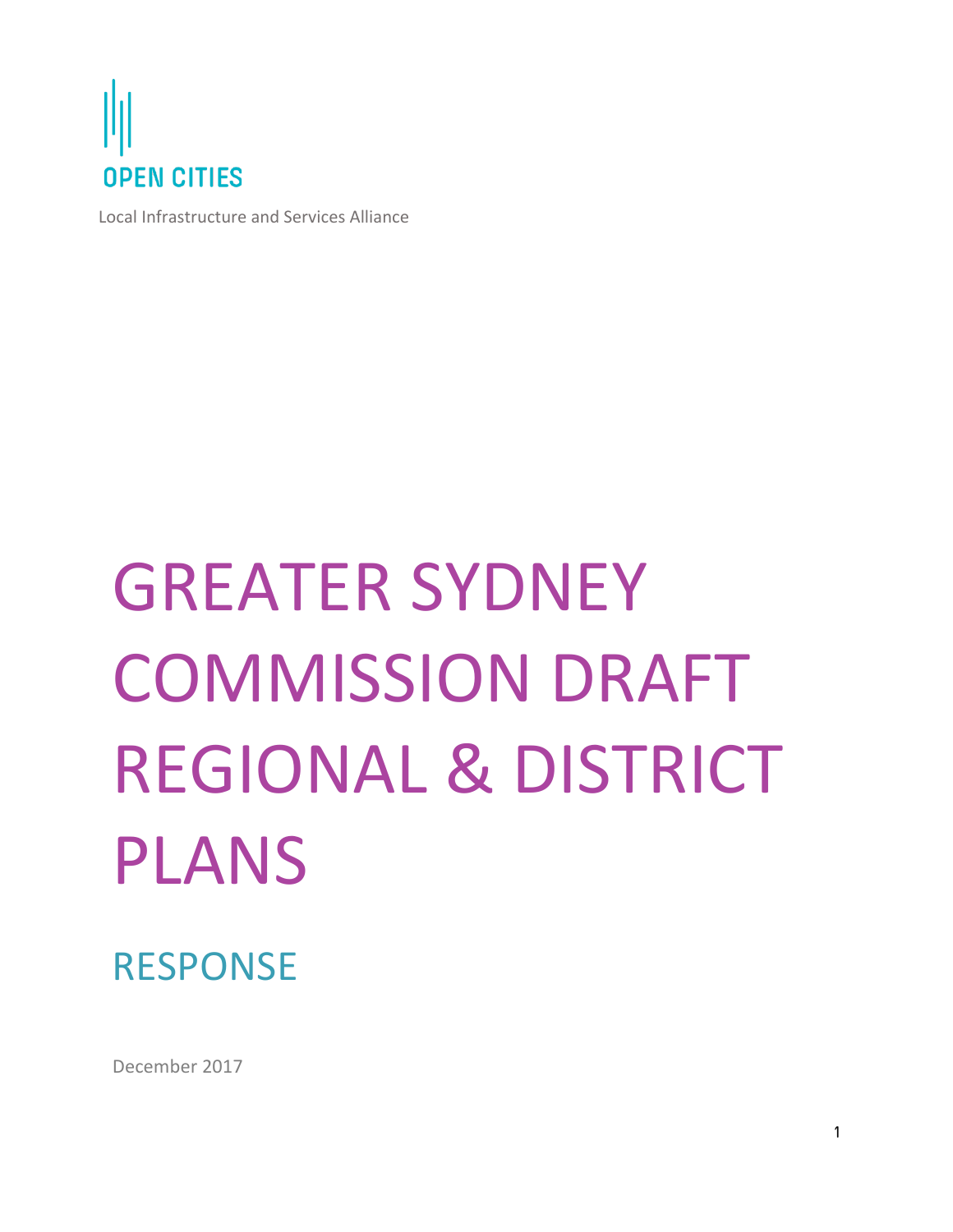# **CONTENTS**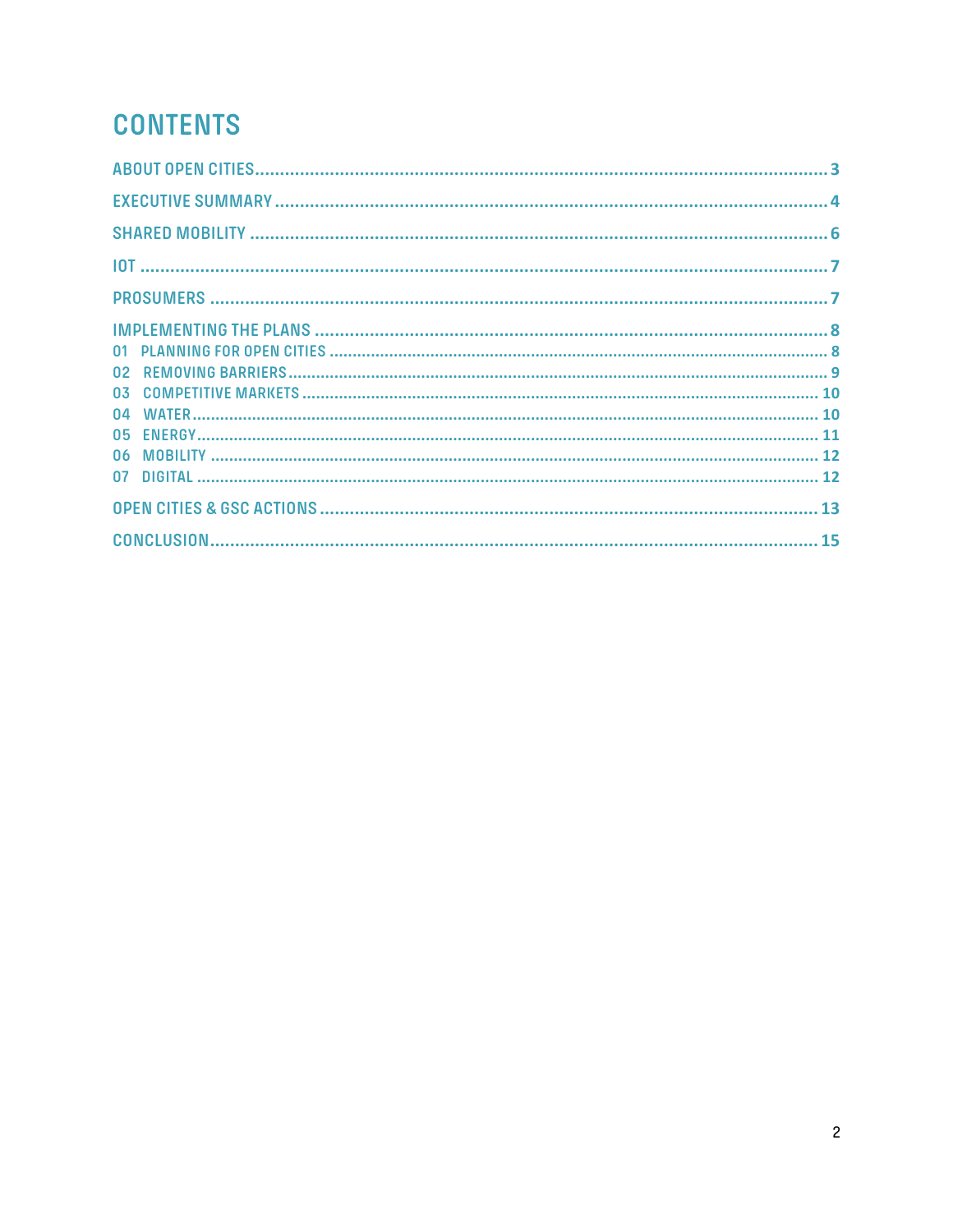# **ABOUT OPEN CITIES**

**Open Cities** is a peak association representing infrastructure and service providers, and urban design advocates who are working together to transition Australian communities to a more sustainable, resilient and affordable energy, water, digital and mobility future. We are working with government and industry to modernise and rethink policy, legislation, regulation and price settings to enable next generation local utility and mobility services and solutions. Our purpose is to accelerate the take-up of sustainable utility and mobility innovation and services by:

- promoting and enabling evidence-based policy and regulation
- highlighting best practice projects driving economic growth and social benefit
- driving greater awareness of the rights of prosumers

This submission is made by Open Cities. It represents collective viewpoints for consideration. Specific recommendations or positions do not necessarily represent the views of each respective organization.

Make the transition now to sustainable, more resilient and affordable communities giving people more choice, less cost and greater sustainability.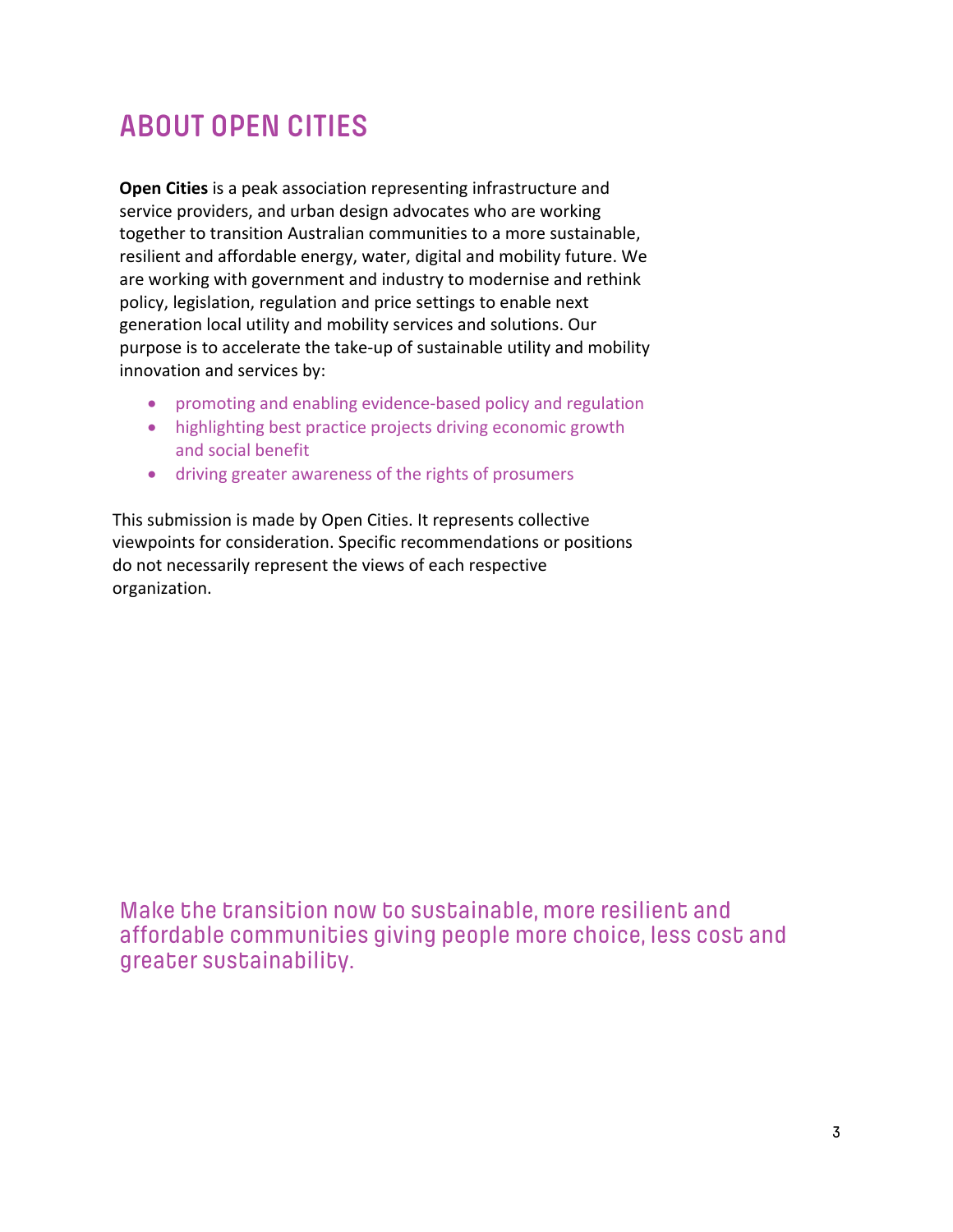# **EXECUTIVE SUMMARY**

**Open Cities** welcomes the opportunity to respond to the Greater Sydney Commission (GSC) *Draft Regional Plan* and *Draft District Plans* and commends the Commission on its strategy to ensure Sydney's three cities will be more productive, liveable and sustainable into 2056.

The GSC Plans are visionary and take a next generation view of infrastructure delivery and services. Open Cities welcomes this rethinking and modernising of NSW Planning policy to promote local energy, recycled water, waste reuse and low carbon zones in the Plans. The recommendation for potential regulatory levers to establish low carbon/high efficiency zones, and set targets to monitor compliance, will be a critical enabler to generating more liveable, sustainable communities.

The *Protection of the Environment Policy* (PEP) low-carbon, high efficiency targets can drive increased energy efficiency, water recycling and waste avoidance/ reuse and importantly the opportunity to future-proof homes, businesses and communities and provide a greater choice of utility services. A PEP approach is aligned with Open Cities policy outcomes to implement evidence-based policy and regulation to promote a transition to next generation sustainable utility and mobility solutions and services.

By supporting low carbon, energy, water and waste efficient precincts that reduce heat island effect and compliment the GSC's Green and Blue Grids (*Objectives 33-38*) – the GSC has demonstrated leadership that will drive both economic growth and social benefit.

Open Cities also welcomes the GSC's support for a strong framework to deliver more resilient homes and work places for future generations with an acknowledgement of the need for next generation infrastructure and services outlined in *Objectives* 3 & 6. The uptake of low-carbon, high efficiency strategies to reduce emissions at a precinct scale along with emphasis on circular economy infrastructure and services will set the framework for a new market of utility and mobility innovation – urgently needed to transition NSW to a  $21<sup>st</sup>$  century water, energy, mobility and digital leader.

Sydney cannot grow sustainably taking the same approach to infrastructure and services it has taken for the past 75 years. Transitioning to  $21<sup>st</sup>$  century infrastructure solutions and services is essential. Next generation utility and mobility businesses and services are available to the market now. Their take-up relies on Government leadership in enabling new markets and removing barriers.

Consideration also needs to be given to both shared mobility as a planning (and transport) priority and the need for open data networks beyond the NBN, including the  $I$ oT – which are absent from the Plans. In planning for connected communities into 2056, shared mobility alternatives and affordable open data networks are essential.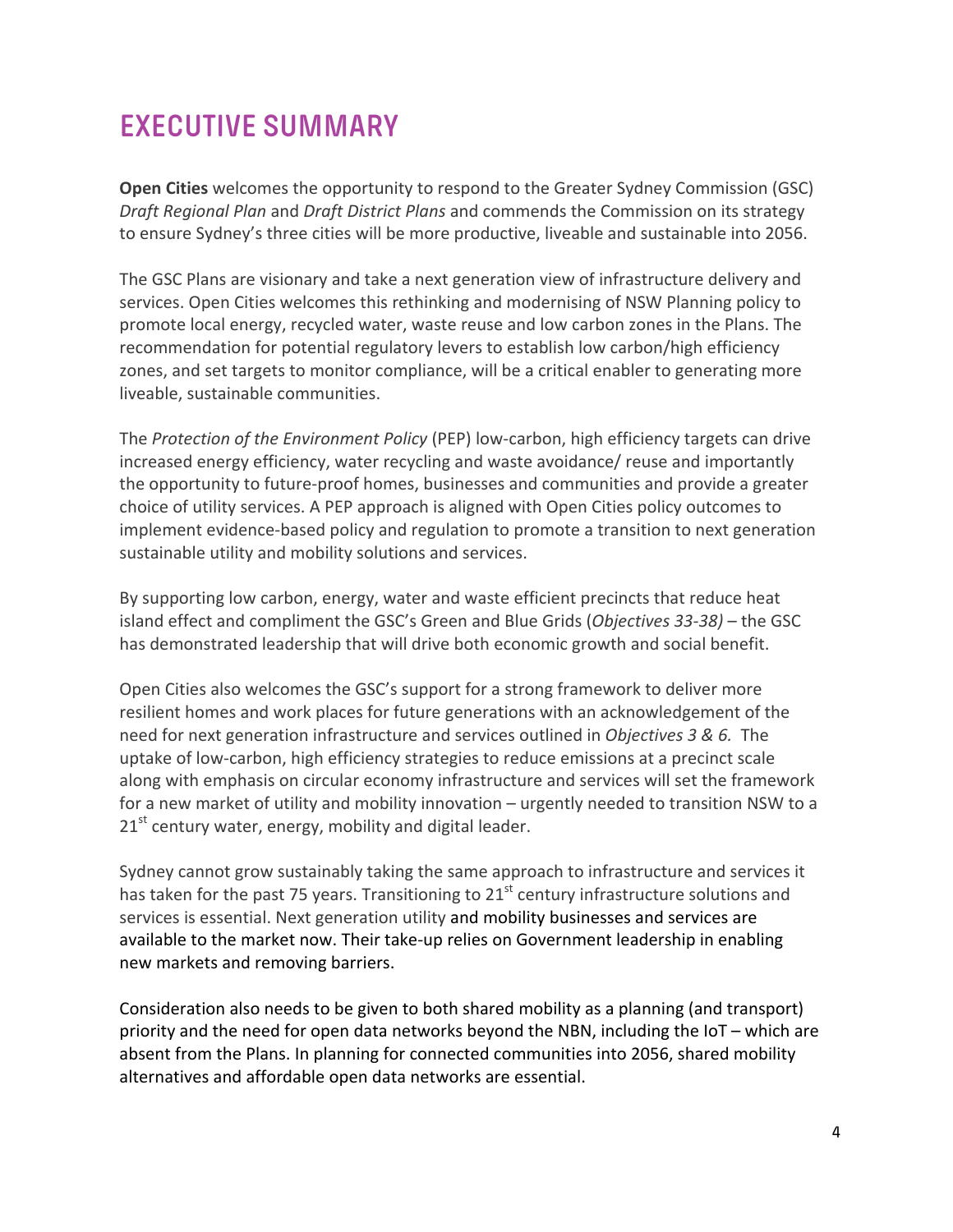Along with electric and autonomous vehicles, shared mobility is a critical pillar addressing an excess of privately-owned vehicles congesting infrastructure. Shared mobility and digital networks also support the circular economy and the rise of prosumers. While the term energy prosumer is a new but familiar description of people who produce their own energy and consume it, the prosumer tag is beginning to apply to customers in the mobility, digital, and water markets. Planning for new self-sufficient communities into 2056, will need to enable and reflect these next generation customer services and business models. An 'open city' planning lens will ensure homes and businesses are future-proofed and put downward pressure on utility and mobility pricing.

While the GSC Plans set out the vision, achieving this will be challenging. Open Cities would like to work with the GSC, NSW Planning, Councils and agencies to deliver the following Actions:

- Investigating potential regulatory mechanisms such as a Protection of the Environment *Policy* (PEP) setting low-carbon, high efficiency
- Establishing low carbon precincts to achieve net-zero emissions by 2050
- Precinct based initiatives to increase renewable energy and water/ energy efficiency
- Protecting existing, and identify new, locations for waste recycling and management.
- Supporting *innovative solutions* to reduce waste and waste transport requirements.
- Encouraging the preparation of low-carbon, high efficiency strategies

Open Cities is proposing an industry and government collaboration to establish the processes and frameworks required to implement the Plans, including the possibility of statutory levers.

This submission spells out key considerations to assist in the delivery of the Plans and the uptake of next generation mobility and utility infrastructure and services across Sydney. By tackling barriers to competitive markets, updating policy and enabling localised utility and mobility providers a seat that the Planning table it will be possible to realise the vision.

Open Cities looks forward to an ongoing engagement collaboration with the GSC, to deliver the GSC objectives by providing advice and also offering to assist in the development of a Council *How To Guide* providing steps to procure low carbon and sustainable water, waste, energy, digital and mobility solutions and services.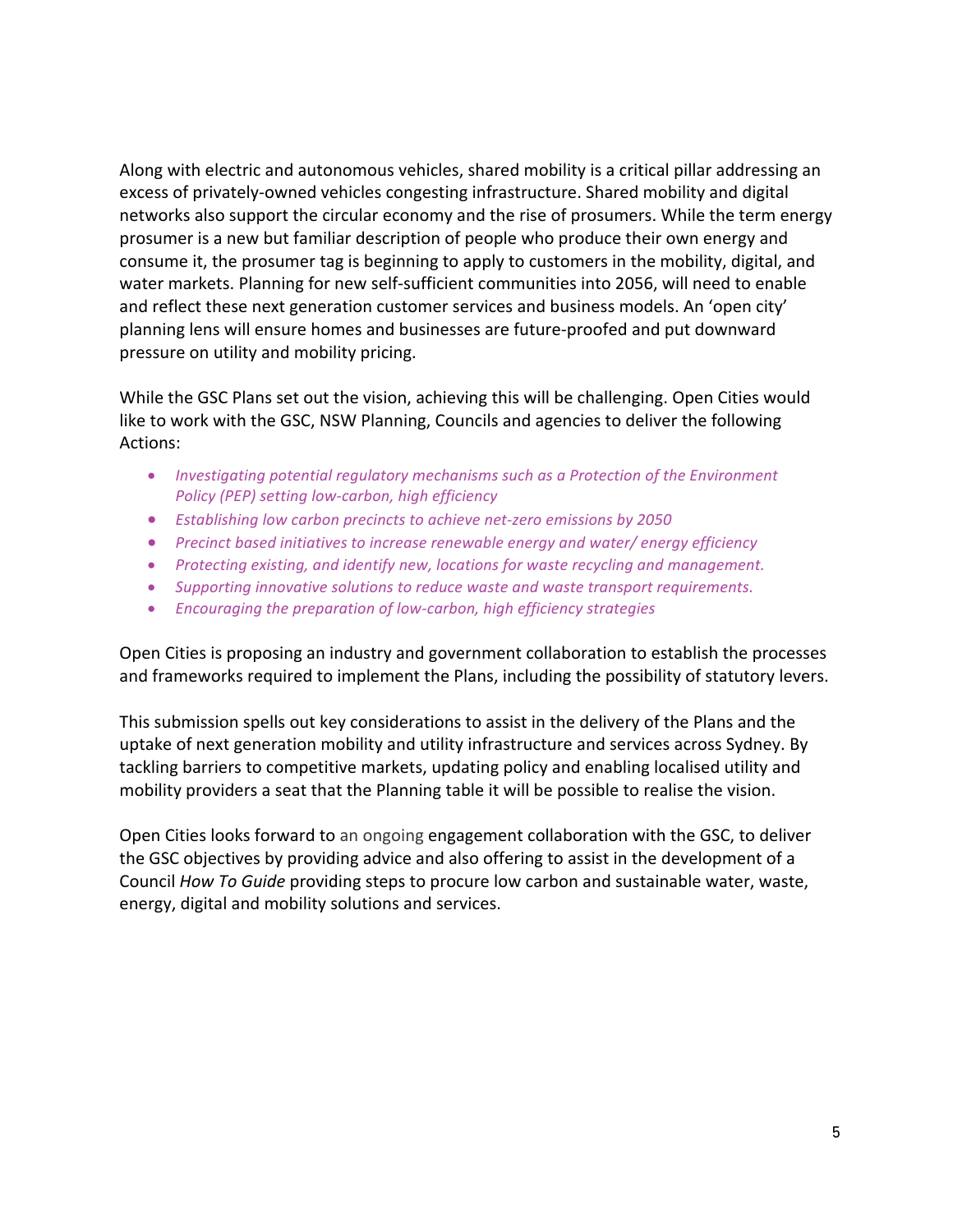# **SHARED MOBILITY**

Open Cities supports the GSC's potential pathways towards net-zero emissions through new public transport infrastructure, electric vehicles and autonomous vehicles to connect residents to their nearest strategic centre or metropolitan centre within 30 minutes.

The emphasis on electric vehicles and autonomous vehicles is welcomed, however we encourage the GSC to view Shared Mobility as a further critical component of our transportation future. This is imperative to achieve the most positive outcome from the transition to an electric and autonomous future. We must place Shared Mobility on an equal level with these technologies, one leg of a three-legged stool as it were. To develop Electric Vehicles and Autonomous Vehicles without such a commitment to Shared Mobility will result in a significantly poorer outcome overall, an uneven and unsatisfactory future, because the chief problem of the past, namely an excess of privately-owned vehicles congesting infrastructure, will be repeated if a societal shift toward sharing these types of assets is not begun now and built into such technological transition.

We believe that strong targets for modal shift should be adopted by the GSC as a core component to achieving our emissions targets, and included in this should be targets related to the adoption of shared transport across Sydney as Shared Mobility adoption has been shown to increase modal shift towards public and active transport, and reduce overall vehicle kilometers travelled.

Such targets are a natural fit within the GSC's plan for Sydney as Shared Mobility, despite being a transport mode, is, in fact, more closely related to the land use and urban design of cities than a city's transport network alone. Effective land use patterns that add density, improve walkability, increase local amenity and livability are critical to the success of Shared Mobility and work hand-in-hand to achieve the stated goals of the GSC.

As we move towards a future of Mobility-as-a-Service, such reliance on 'city building' will only grow greater, and thus we believe it is important that as we look to the long-term future of Sydney that we adopt a position around Shared Mobility in our city planning today that places this mode as a key tool set for the future of our cities.

While the current draft plan does not make mention of shared transport, we trust that given the rapid growth in adoption that has seen almost 20% of the City of Sydney become users of carshare alone, as well as the growing awareness among key constituents of Shared Mobility's importance, that this will be reflected in the plan.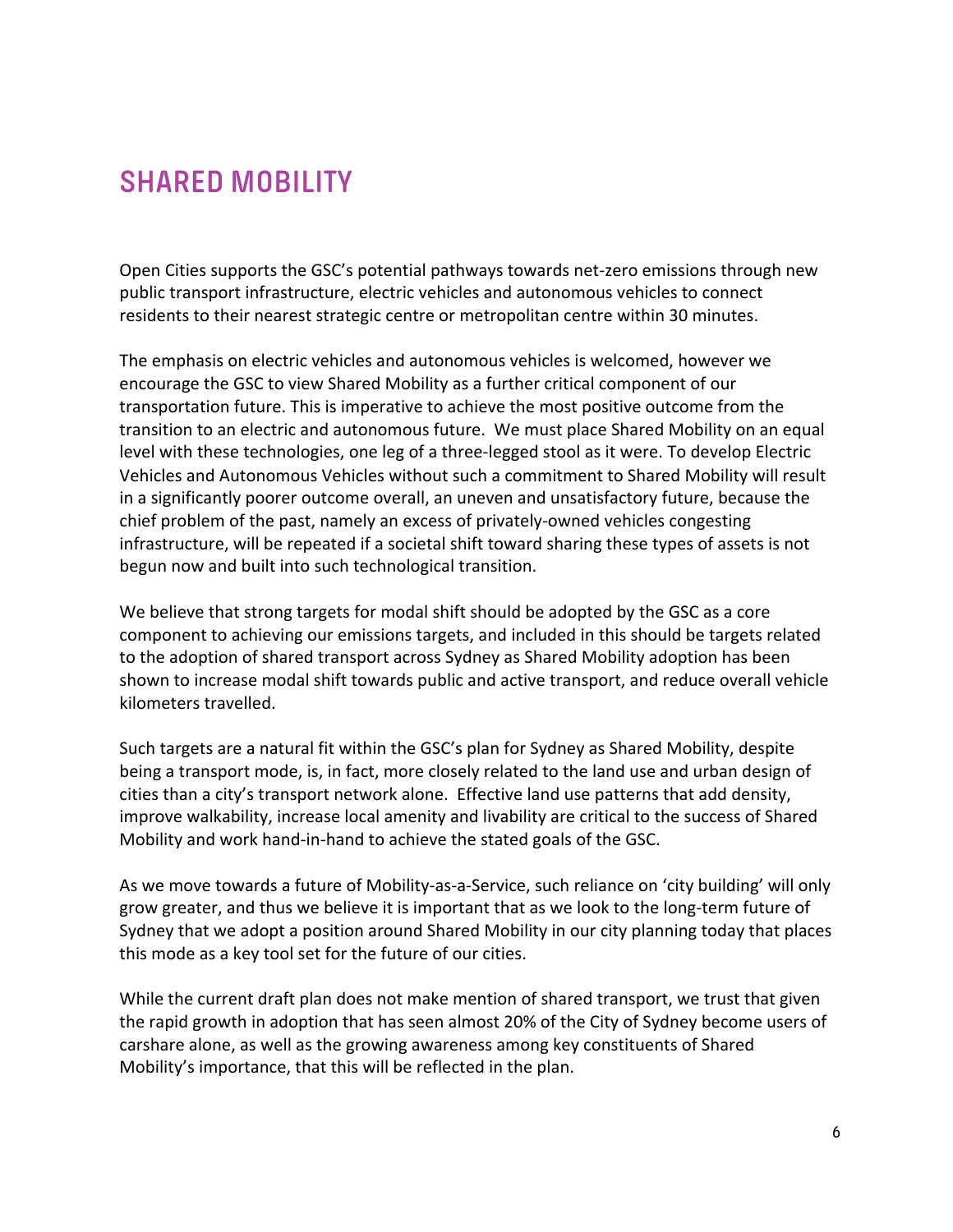## **IOT**

The GSC Plans seem to be silent on next generation open data networks, the Internet of Things (IoT) and the world post NBN. In planning for connected communities into 2056, affordable open data networks will be essential.

Open Cities supports solutions that enable communities to get the data they need to make informed decisions about energy and water use and environments they live in. Public access IoT networks are driving innovation and collaboration in the cities and built environment. For example, the  $TULIP<sup>1</sup>$  case study proves anyone within the Sydney community can access data on air quality at the hyper local scale. These types of networks are the future, as technological advances make data accessible, available and a 'two-way street' where people can share and contribute their own collected data through local IoT networks.

Open Cities is supporting new business models that are changing the relationships and market dynamics in the sharing and provision of energy, water and transport. NSW can learn from international examples where IoT networks are even allowing the local trading of renewably generated energy. *The LO3 initiative in Brooklyn (NY)*<sup>2</sup> is signing up residents and businesses to a virtual trading platform that will allow solar-energy prosumers to sell excess-electricity credits from their systems to buyers in the group, who may live as close as next door. And Dubai have created the *Blockchain Council* to examine ways Blockchain can improve city services, specifically digital health records, tourism, small business registration, energy and water use.

A competitive market beyond the NBN needs to be established. This means unfair levies such as the RBS need to be removed and affordable open services for people and businesses that rely on fast open data networks be secured. It is essential NSW planners enable low cost open data networks that support local next gen water, energy, telco and mobility services.

## **PROSUMERS**

The rise of the prosumer (consumer and producer) is being enabled through smart apps and the IoT. While the term energy prosumer is a familiar one used to describe those producing their own energy and consuming it, the prosumer tag is starting to apply to customers in the digital, mobility and water markets. The rise of prosumers highlights an exciting trend in utility /mobility convergence. These emerging technologies can help drive economic development, protect the environment and put downward pressure on pricing while providing more choice in the market. Prosumers will also catalyse greater competition in these markets.

 $1$  https://www.tulipnetwork.org

<sup>&</sup>lt;sup>2</sup> https://www.nytimes.com/2017/03/13/business/energy-environment/brooklyn-solar-grid-energy-trading.html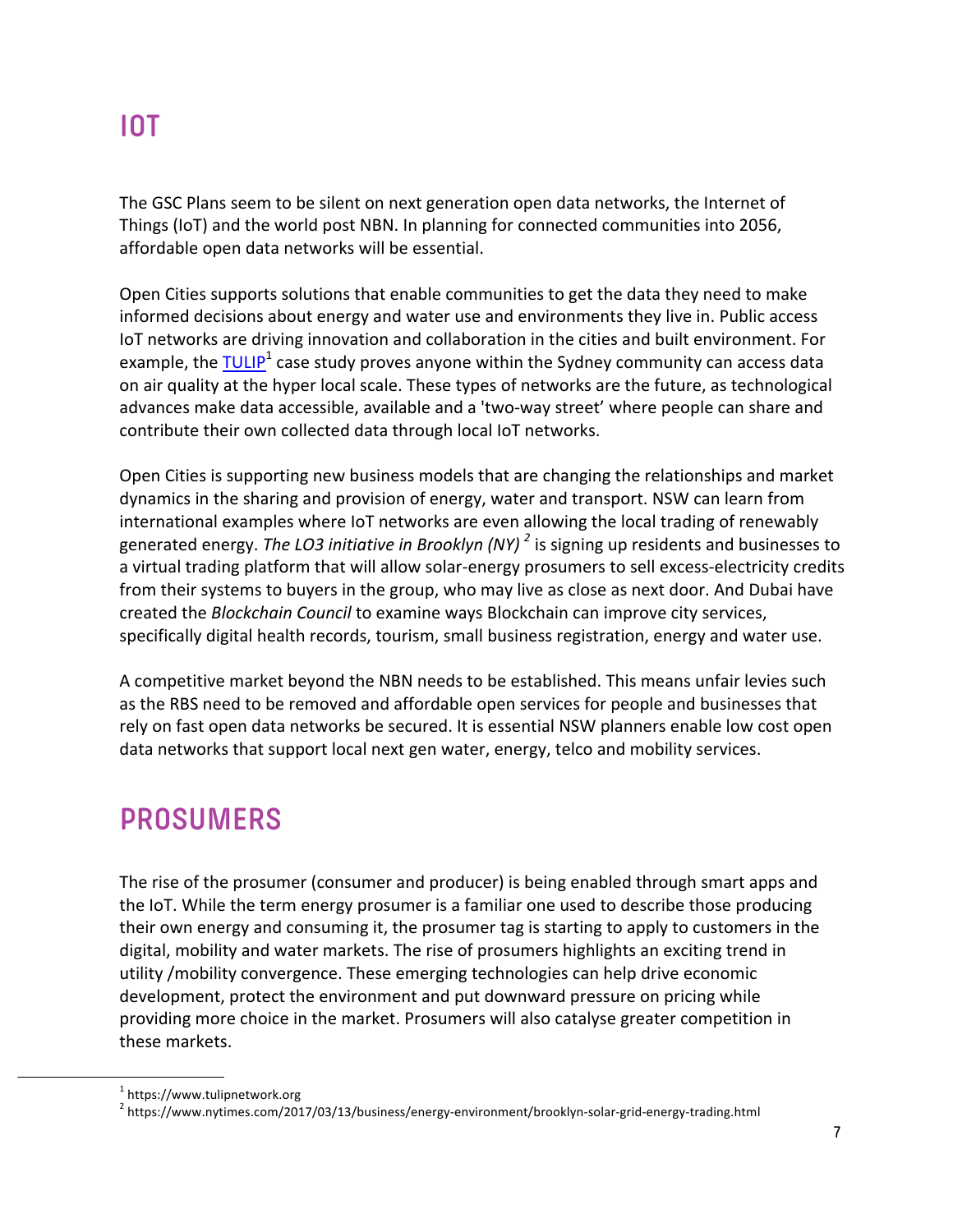## **IMPLEMENTING THE PLANS**

Implementing new approaches to utility and mobility infrastructure requires strong engagement and problem solving, along with the modernising of outdated policies, legislation, regulation and tariffs. The GSC's Plans will need to be understood and applied across council and regional jurisdictions with strong input from next generation utility and mobility providers.

Open Cities makes the following observations relating to some challenges to be faced in implementing the GSC Plans. Current centralised utility and mobility business models such as water, energy and telco are now more than 75 years old. These centralised network approaches are not as well positioned to deliver the most sustainable, efficient, and cost effective solutions for the community. As a result, we are seeing upward pressure on utility bills, locking taxpayers into more cost for less service.

While market frameworks are beginning to be established to enable new approaches, for example water innovation, local roof-top solar, car sharing and electric vehicles, and the Internet of Things (IoT), barriers to investment for next generation service providers remain and can be removed. NSW's utility and mobility markets *not* ready to take advantage of these opportunities. Current policy, legislative, regulatory and tariff structures entrench BAU at the expense of new business models and services and need to be changed to enable the implementation of the GSC Plans. The following policy, legislative, regulatory and tariff changes will assist in the implementation of the GSC Plans as it transitions Sydney communities into the  $21<sup>st</sup>$  century.

## **01 PLANNING FOR OPEN CITIES**

At the moment, only centralised infrastructure providers contribute to utility and mobility planning for new communities. Local solutions such as a recycled water, renewable energy generation, open data networks, Shared Mobility and EV solutions are shut out of the planning process.

Only registered '*Public Authorities'* are entitled to participate in planning gateway processes with developers and NSW Planning. While private companies are listed under the '*Public Authorities'* schedule, licensed local utilities & mobility providers are not. This means alternative water, energy, telco and mobility providers along with their solutions are shut out, entrenching BAU utility choices and blocking faster, cheaper and more innovative ways to release land.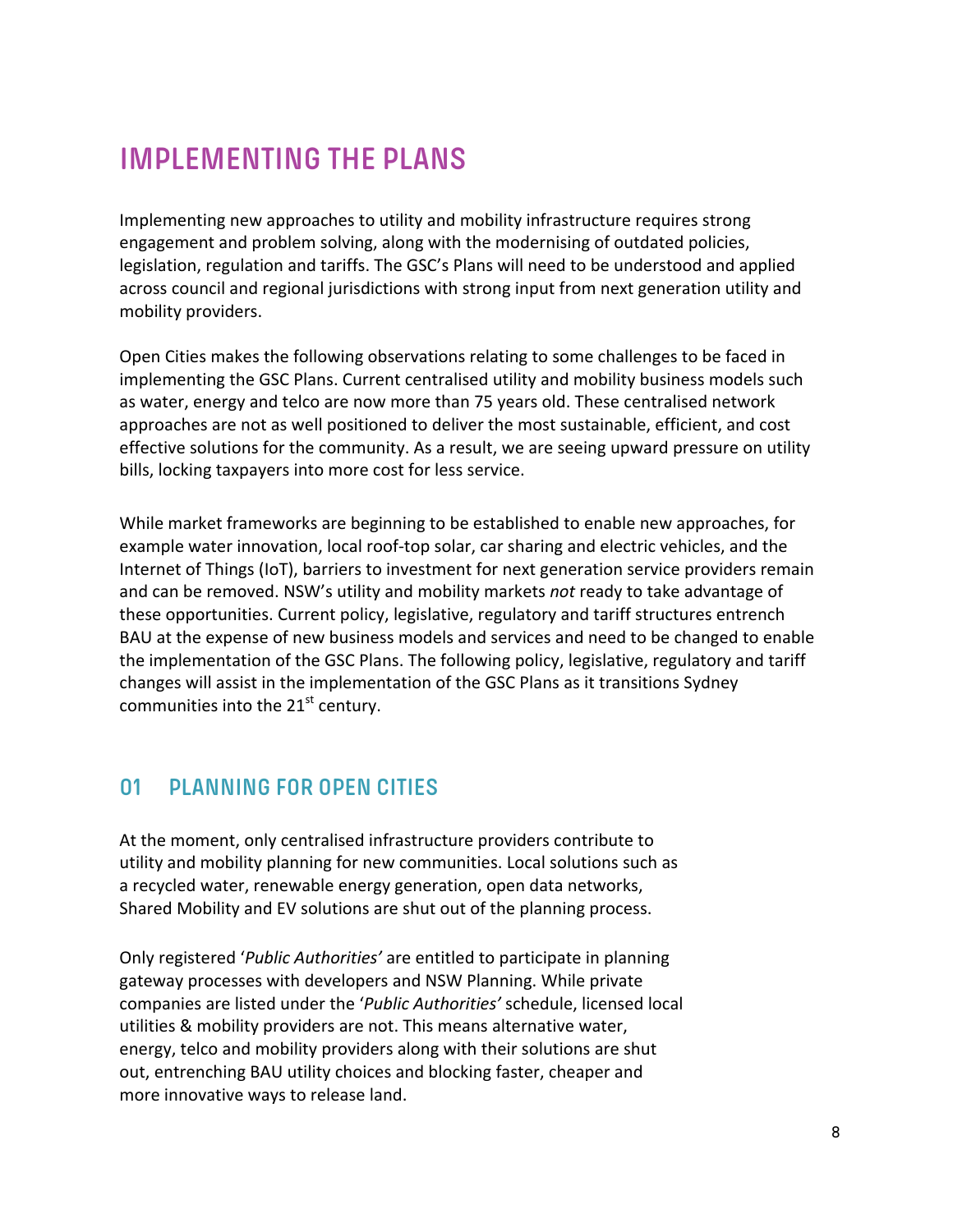#### The following should be considered:

- 1.1 Enabling next generation local utility and mobility providers to have a seat at the State and local policy and planning tables in the development of new communities
	- 1.1.1 Changing current out of date gateway procedures to enable alternative utilities to be recognised under sec 4 &  $56(2)(d)$  NSW EP&A Act and equivalent State legislation. Licensed decentralized (local) utilities need to be defined as public authorities so they wear the same responsibilities, have the same powers and the same input to development planning as public utilities.
- 1.2 Authorising next gen local water, energy, telco and mobility providers to contribute to planning gateway processes
- 1.3 Government collaborating with industry to investigate the opportunity for more use of local sustainable utility and mobility services

## **02 REMOVING BARRIERS**

Current policy, legislation and regulation promotes centralised BAU utility and mobility infrastructure and services at the exclusion of more efficient and sustainable solutions and services. Anti-competitive barriers to new more compelling and sustainable services and infrastructure need to be removed across the telco, mobility, water and energy markets, with consideration to:

- 2.1 Removing outdated policy, legislation, regulation creating barriers to new local utility and mobility infrastructure and services
- 2.2 Removing anti-competitive tariffs / levies that prohibit the viability of local water and energy generation, and shared telco and mobility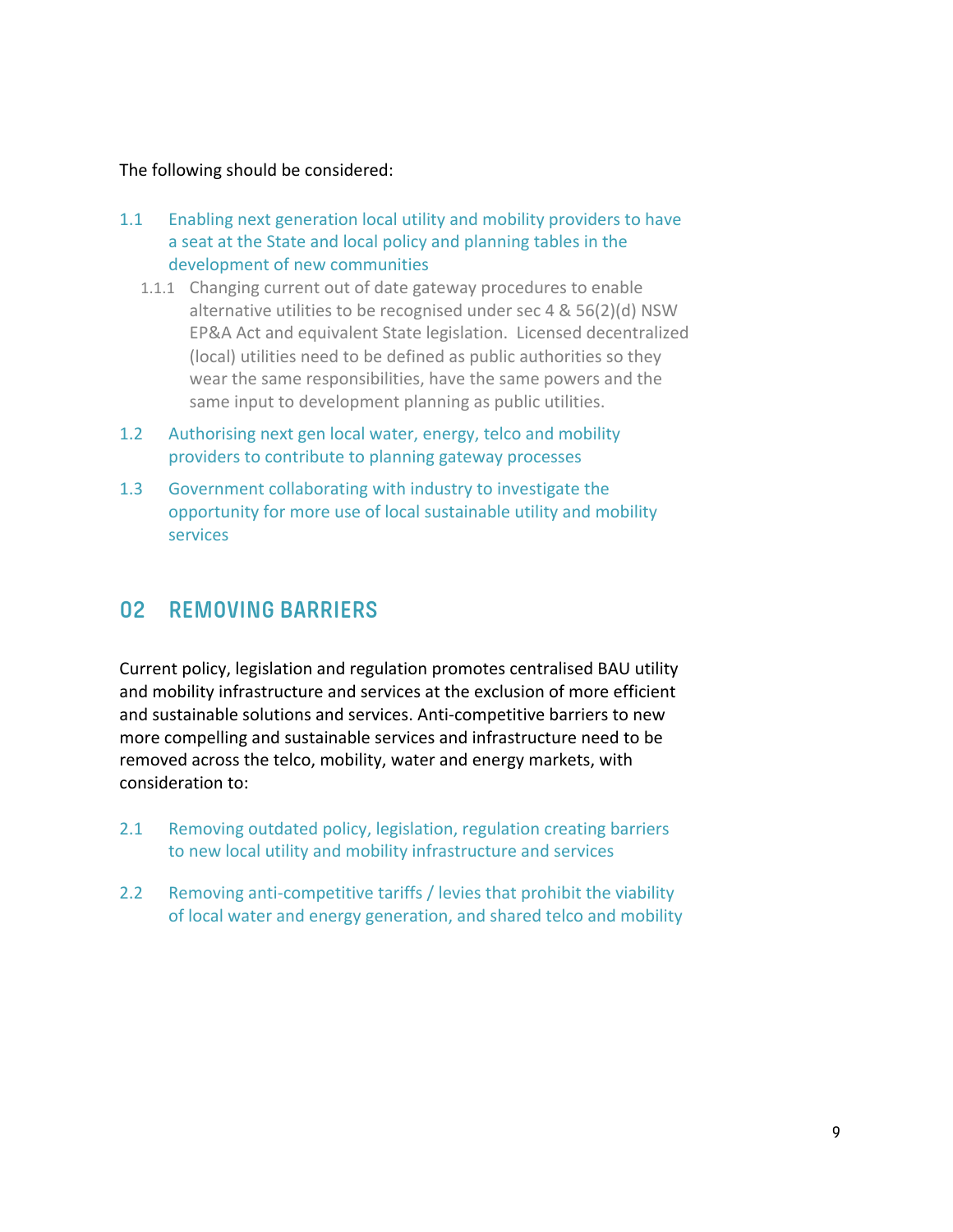## **03 COMPETITIVE MARKETS**

Competition is essential for the delivery of more efficient and sustainable next generation local water, energy, telco and mobility infrastructure and services. Australia needs to establish more competitive frameworks for the procurement and delivery of local utility & mobility infrastructure and services to new and existing communities.

Currently there are no procurement processes for alternative sustainable local water, energy, telco and mobility infrastructure and service solutions. This makes it harder for councils to progress towards more sustainable alternatives to BAU utility and mobility services. 'How To' procurement guides should assist councils in choosing smarter more sustainable solutions. The following should be considered:

- 3.1 Working with industry to develop guidelines and a best practice data base on 'How to Procure an Open City'
- 3.2 Facilitating a collaborative approach between government and industry to investigate alternative water, energy infrastructure solutions and then chose a solution that most achieves the following outcomes:
	- o Affordability
- o Sustainability
- o Community benefit o Future-proofed communities
- o Innovation

mobility solutions

- o Liveable communities
- 3.3 Lead by example by actively procuring next generation utility

## **04 WATER**

Centralised public utilities' obligation to serve new growth areas, is preventing new more innovative and sustainable Integrated Water Cycle Management (IWCM) approaches from being implemented and entrenching last century approaches. IWCM must be mandated and funded through appropriate developer contributions.

By removing outdated laws restricting the use of recycled water in communities  $-$  for example as environmental flows or for water features  $-$ IWCM can be used to green public amenities all year round improving liveability and resilience.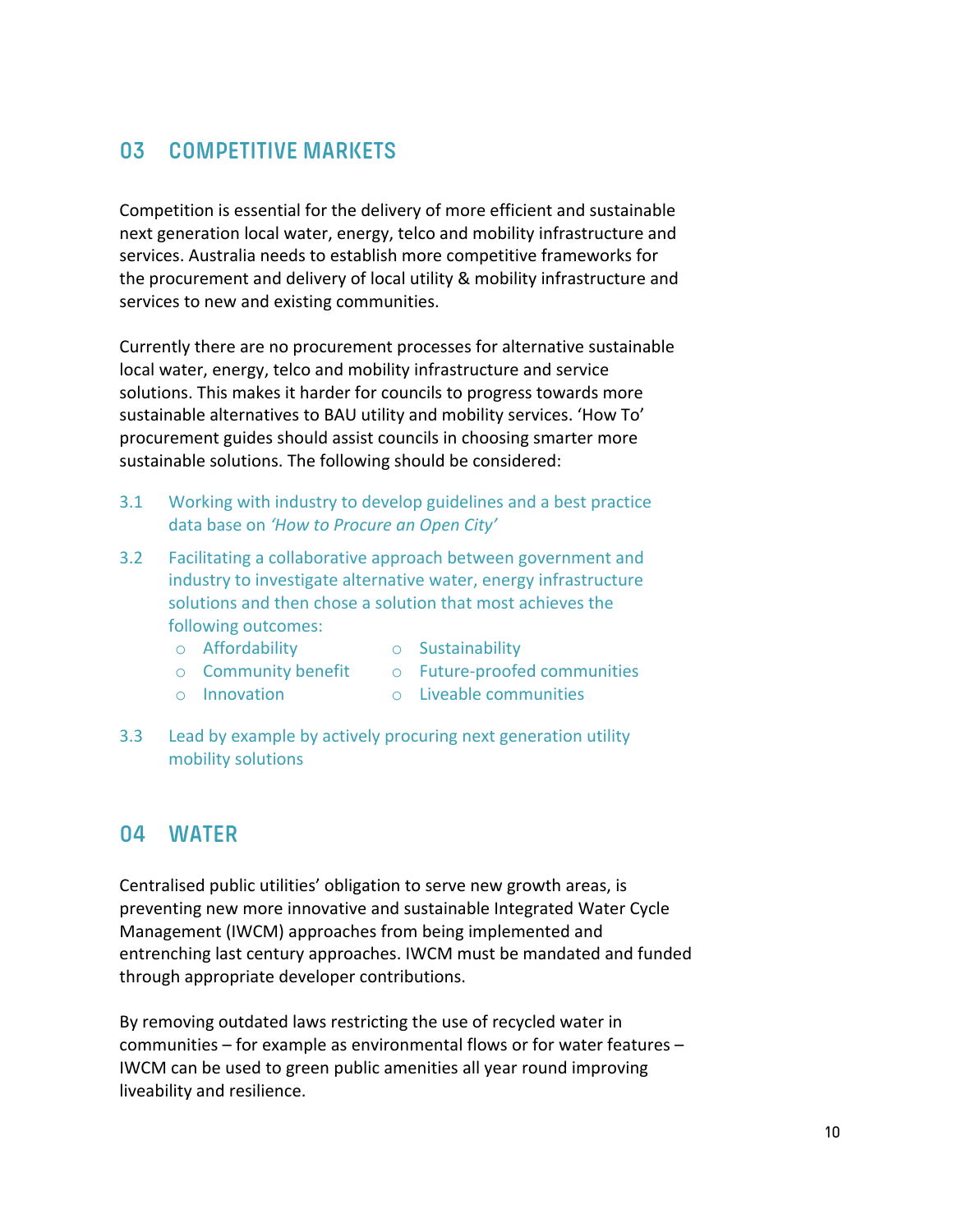The benefits to the economy and the environment of IWCM must be reflected in water tariffs. The following areas need to be considered in implementing the GSC plans.

- 4.1 Establishing transparent pricing for IWCM that is cost-reflective
- 4.2 Removing out dated planning, environmental and building policy, regulatory and legislative barriers restricting the use of recycled water and stormwater
- 4.3 Prioritising and fast tracking IWCM water licensing within three months
- 4.4 Change NSW water management from centralised to local IWCM
- 4.5 Setting targets to deliver no sewage ocean outfall
- 4.6 Changing hierarchy of water to better value recycled water
- 4.7 Establishing concessions for all private water utility customers

### **05 ENERGY**

Australia needs to transition to a renewable future from the ground up. Technologies are enabling new services and lower costs for local renewable energy generation, enabling homeowners, businesses and industrial sites to embrace and lead the low carbon market.

Open Cities believes the low carbon energy revolution will be here in the next few years despite an historical lack of stable energy policy: businesses are leading this transition from the ground up. Consideration needs to be given to the following:

- 5.1 Implementing Finkle recommendation to secure an affordable, reliable and low emissions future
- 5.2 Prioritising and fast-tracking grid connections within two months for local renewable energy with storage that increases grid stability
- 5.3 Enabling microgrids by 2021 with the provision of energy and water data gateway metres for new communities
- 5.4 Establishing transparent pricing that values the broader benefits of local renewable energy and storage
- 5.5 Updating building codes to improve roof designs for increased solar load
- 5.6 Introducing new classifications of retailers to facilitate peer to peer trading of smaller more frequent transactions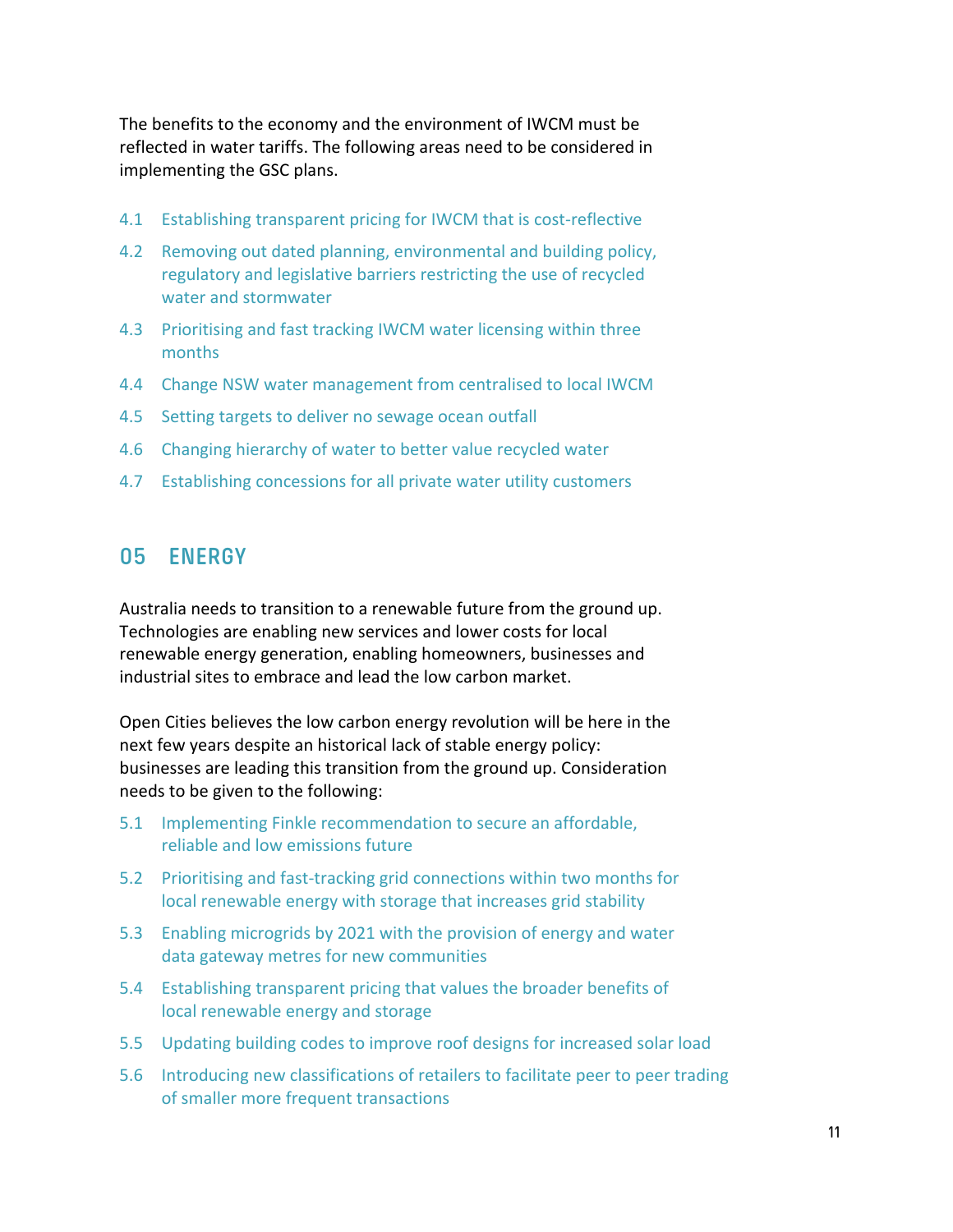## **06 MOBILITY**

Australia needs regulatory and policy settings that increase the personalisation of transport choices for customers, rewarding people and communities seeking shared or autonomous mobility solutions. Despite the proven benefits of carshare, there exists very little consideration among government planners and infrastructure agencies about the growing importance of alternative transport including shared mobility in reducing the overall car dependency and ownership rates in Australia. The following need to be considered when implementing the GSC Plans.

- 6.1 Increasing the personalisation of transport choices for the customer that can be chosen and paid for through simple gateways
- 6.2 Making the growth of alternative transport, including carshare, a key performance metric for State transport agencies
- 6.3 Providing new developments with a significant reduction in required parking and issue credits for shared mobility as a replacement
- 6.4 Making the growth of alternative transport, including carshare, a key performance metric for State transport agencies
- 6.5 Providing new developments with a significant reduction in required parking and issue credits for shared mobility as a replacement
- 6.6 Setting targets for 50% of all City trips to be other than the private car

## **07 DIGITAL**

Accelerating an understanding and the adoption of key digital principles and practices will underpin a vibrant digital economy and support smart cities and regions. Consideration should be given to:

- 7.1 Understanding and adoption of key digital principles including enabling:
	- $\circ$  managed widespread and consistent data sharing
	- $\circ$  new emerging digital technologies, including artificial Intelligence, augmented reality, and Blockchain
	- $\circ$  layers of connectivity for both fixed and wireless, for people and things, including fixed, broadband, mobile cellular and Low Power Long Range to support loT
- 7.2 Begin the transition to a competitive market beyond the NBN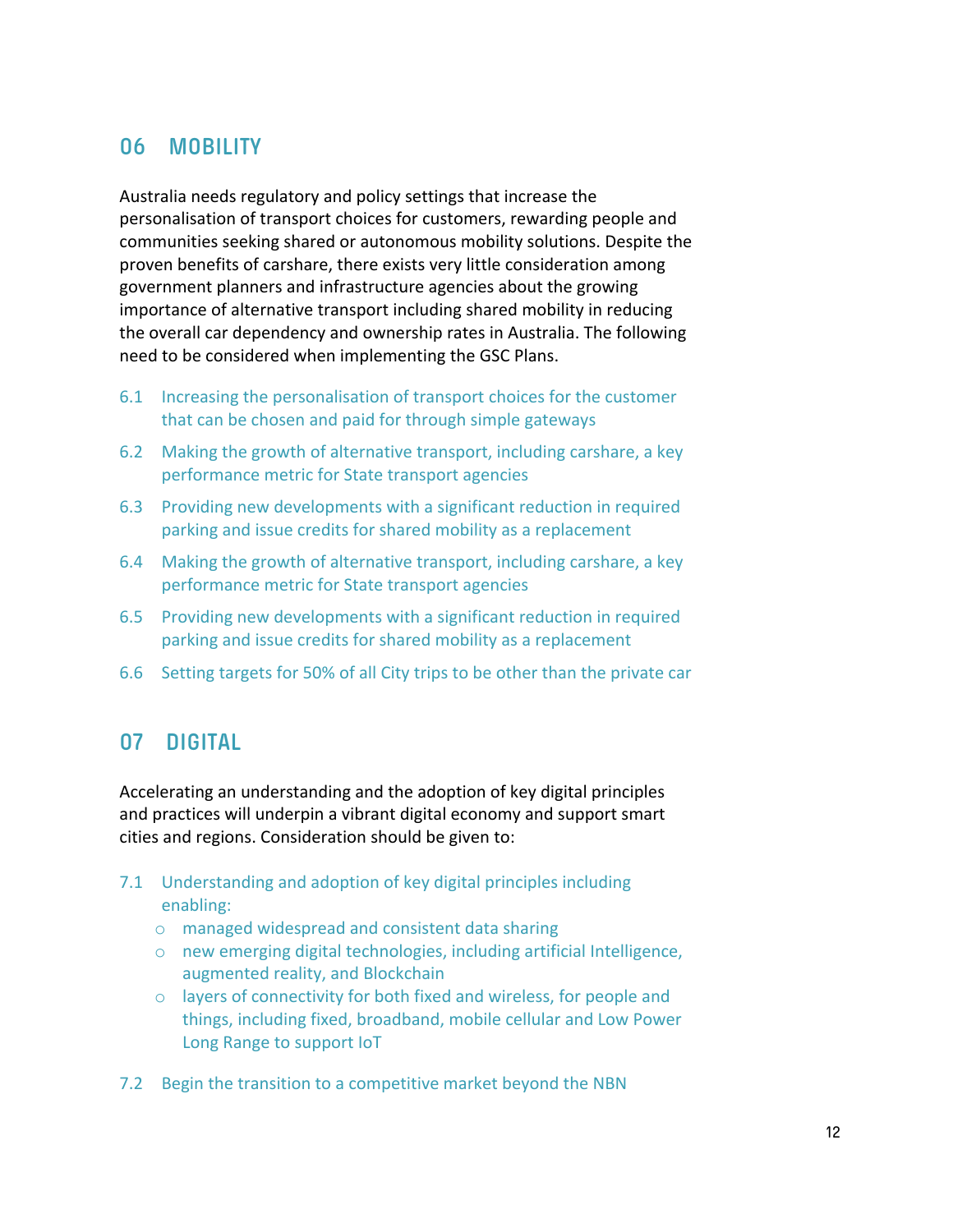# **OPEN CITIES & GSC ACTIONS**

Open Cities would like to work with government to implement the following actions:

- Support initiatives that contribute to the aspirational objective of achieving net-zero emissions by 2050, especially through the establishment of low-carbon precincts in Priority Growth Areas, Priority **Precincts, Collaboration Areas, State Significant Precincts and Urban** *Transformation projects. Councils, other planning authorities, State agencies and State-owned corporations*
- Support precinct-based initiatives to increase renewable energy, and energy and water efficiency, especially in Priority Growth Areas, Priority **Precincts, Collaboration Areas, State Significant Precincts and Urban Transformation projects. Councils, other planning authorities State** *agencies and State-owned corporations*
- Protect existing, and identify new, locations for waste recycling and *management.*
- Support innovative solutions to reduce the volume of waste and reduce waste transport requirements. Councils, other planning authorities and *State agencies*
- *Encourage the preparation of low-carbon, high efficiency strategies to reduce emissions, optimise the use of water, reduce waste and optimise car* parking provision where an increase in total floor area areater than 100,000 square metres is proposed in any contiguous area of 10 or more hectares. Councils, other planning authorities, State agencies and State*owned corporations*
- *Investigate potential regulatory mechanisms such as a Protection of the Environment Policy (PEP)* that sets low-carbon, high efficiency targets to be met through increased energy efficiency, water recycling and waste avoidance, reduction or reuse. This could include a framework for the *monitoring and verification of performance for precincts in Priority* Growth Areas, Priority Precincts, Collaboration Areas, urban renewal precincts and housing growth areas that are planned to have an *increase in total floor area greater than 100,000 square metres.*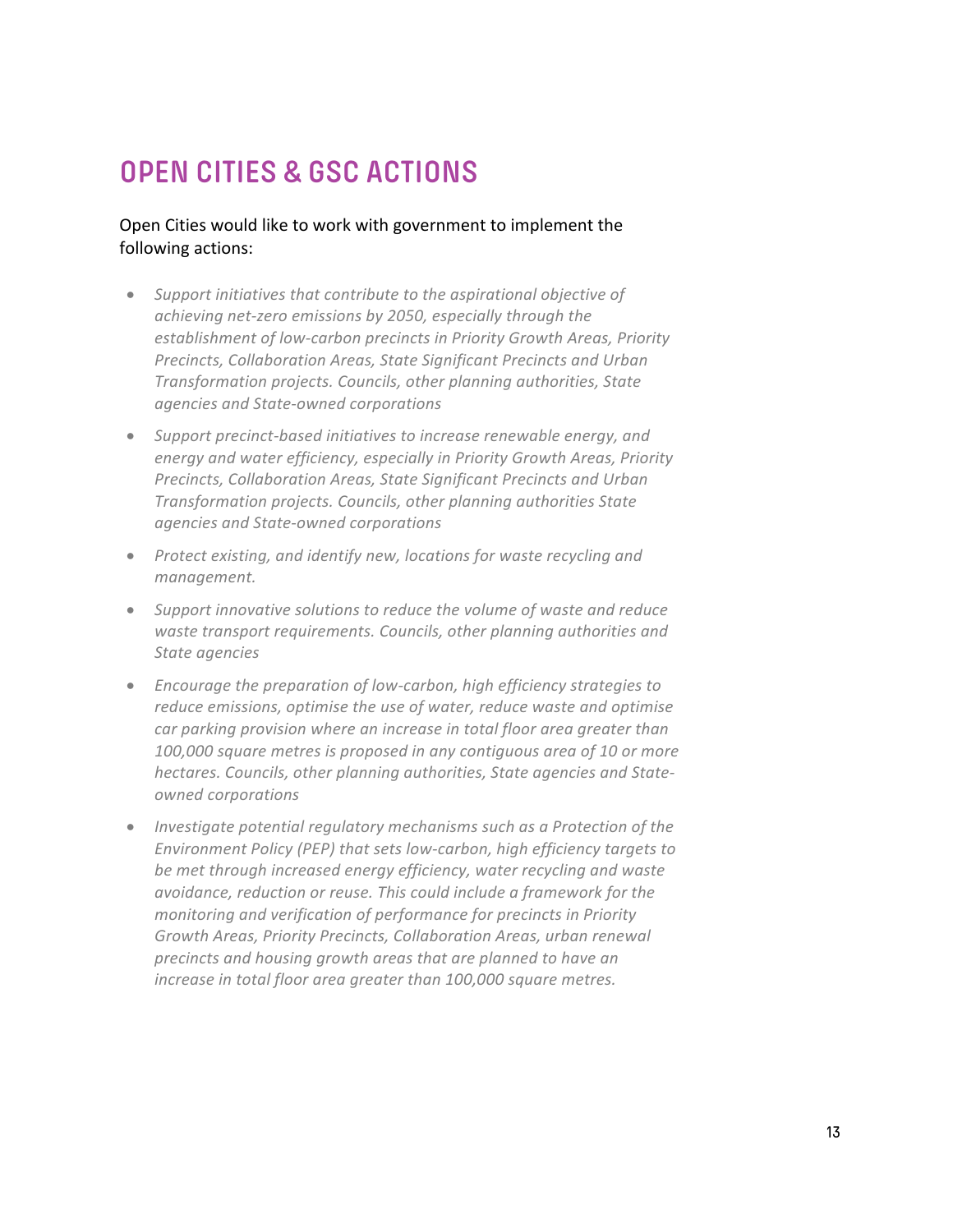Open Cities proposes an ongoing engagement collaboration with the GSC, to promote and enable evidence-based policy and best practice to accelerate the take-up of sustainable utility & mobility innovation and services. Open Cities would like to:

- 1. Provide advice to the GSC, NSW Planning, Councils and government on:
	- 1.1 the establishment of low-carbon precincts to achieve net-zero emissions by 2050.
	- 1.2 precinct-based initiatives to increase renewable energy, and energy and water efficiency.
	- 1.3 innovative solutions to reduce the volume of waste and reduce waste transport requirements.
	- 1.4 preparation of low-carbon, high efficiency strategies
	- 1.5 low-carbon, high efficiency targets such as Protection of the Environment Policy (PEP).
	- 1.6 regulatory mechanisms such as a Protection of the Environment Policy (PEP) to set low-carbon, high efficiency targets.
- 2. Develop a *How To Guide* for Councils on how to procure and achieve the above zero-emissions precincts, strategies, initiatives and regulatory mechanisms.